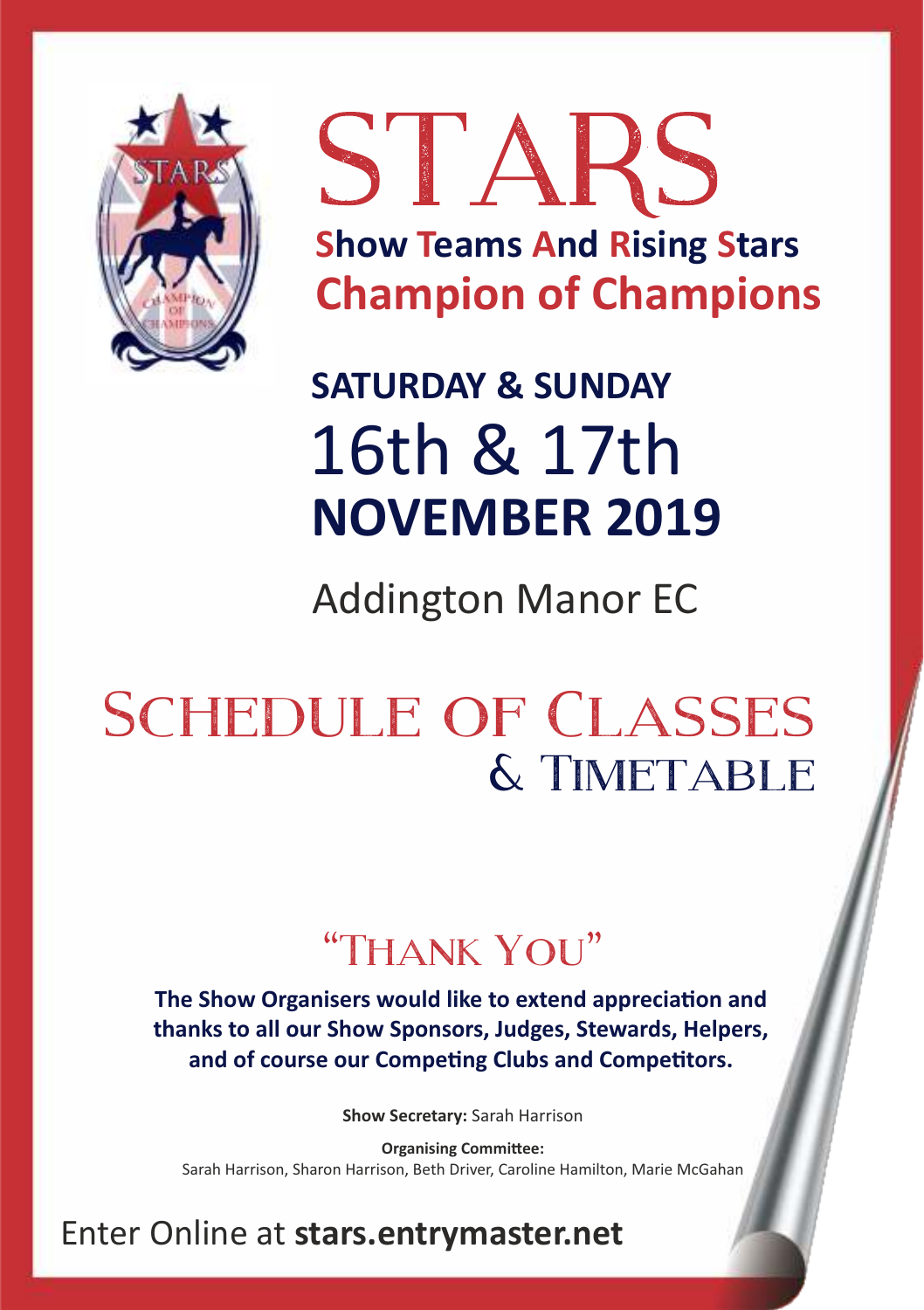# **SATURDAY CLASSES**

# **ALL TIMES ARE "NOT BEFORE" TIMES.**

### 7.30am **1 Small Breeds Ridden Final.** Rider any age and open to all M&M breed types: Shetland, Section A and B, Exmoor, Darmoor, *The winner from this class will receive Class sponsored by*  8.30am **2 Large Breeds Ridden Final.** Rider any age and open to all M&M breed types: Fells, Dales, Highlands, Welsh C and D, Connemara.

*The winner from this class will receive a Class sponsored by* 

### 9.30am **3 Plaited Lead Rein Pony.**

Rider not to have attained their 10th birthday before 1st January in the current year; ponies not to exceed 128cms. *The winner from this class will receive a Class sponsored by* 

### 10.30am **4 Plaited First Ridden Final.**

Rider not to have attained their 12th birthday before 1st January in the current year; ponies not to exceed 128cms. *The winner from this class will receive a Class sponsored by* 

### 11.30am **5 Lead Rein M&M Final.**

Rider not to have attained their 10th birthday before 1st January in the current year; ponies not to exceed 128cms. *The winner from this class will receive a Class sponsored by* 

### 12.30pm **6 M&M First Ridden Final.**

Rider not to have attained their 12th birthday before 1st January in the current year; ponies not to exceed 128cms. *The winner from this class will receive Class sponsored by* 

### 1.30pm **7 Show Cob Final.**

Rider any age. Open to ALL ridden cobs. *The winner from this class will receive a Class sponsored by* 

### 2.30pm **8 Ridden Veteran Final.**

Rider any age. Open to all horses and ponies aged 14years or over. *The winner from this class will receive a Class sponsored* 

### 3.30pm **9 Show Pony Final.**

Rider any age. Open to all plaited show ponies not exceeding 148cms *The winner from this class will receive a Class sponsored by*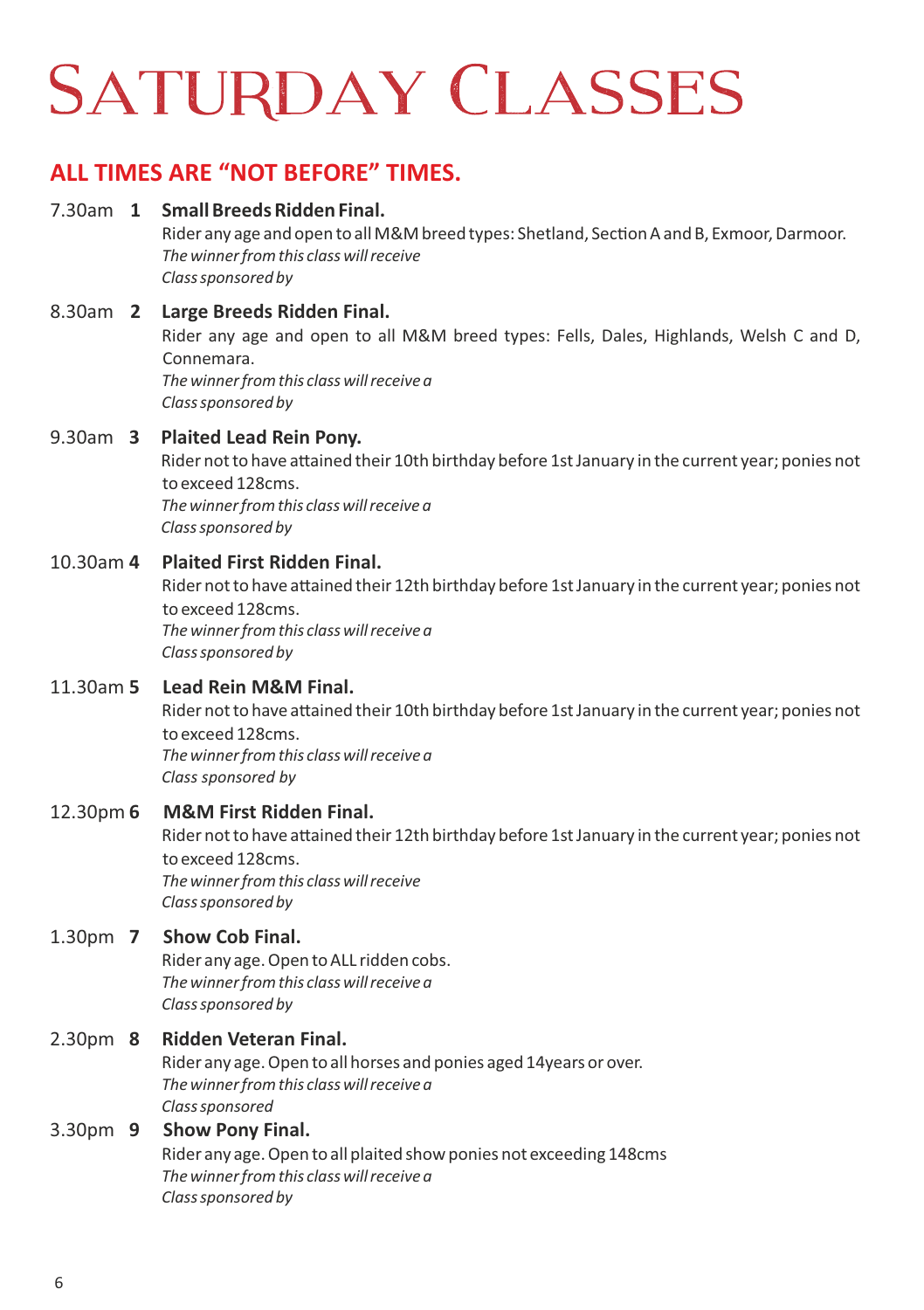### 4.30pm **10 Show Horse Final.**

Rider any age. Open to all plaited show ponies exceeding 148cms *The winner from this class will receive a Class and Trophy sponsored by .*

#### 5.30pm **11 Hunter Pony Final.**

Rider any age. Open to all plaited show hunter ponies not exceeding 153cms *The winner from this class will receive a Class sponsored by* 

### 6.30pm **12 Hunter Horse Final.**

Rider any age. Open to all plaited hunter types exceeding 153cms *The winner from this class will receive a Class sponsored by* 

# 7.30pm **13 Plaited Coloured Final.**

Rider any age. Open to all non-native type, plaited coloured horses and ponies. *The winner from this class will receive a Class sponsored by* 

### 8.30pm **14 Native, Cob, Traditional Coloured Final.**

Rider any age. Open to all Native, Cob, Traditional type coloured horses and ponies. *The winner from this class will receive Class sponsored by*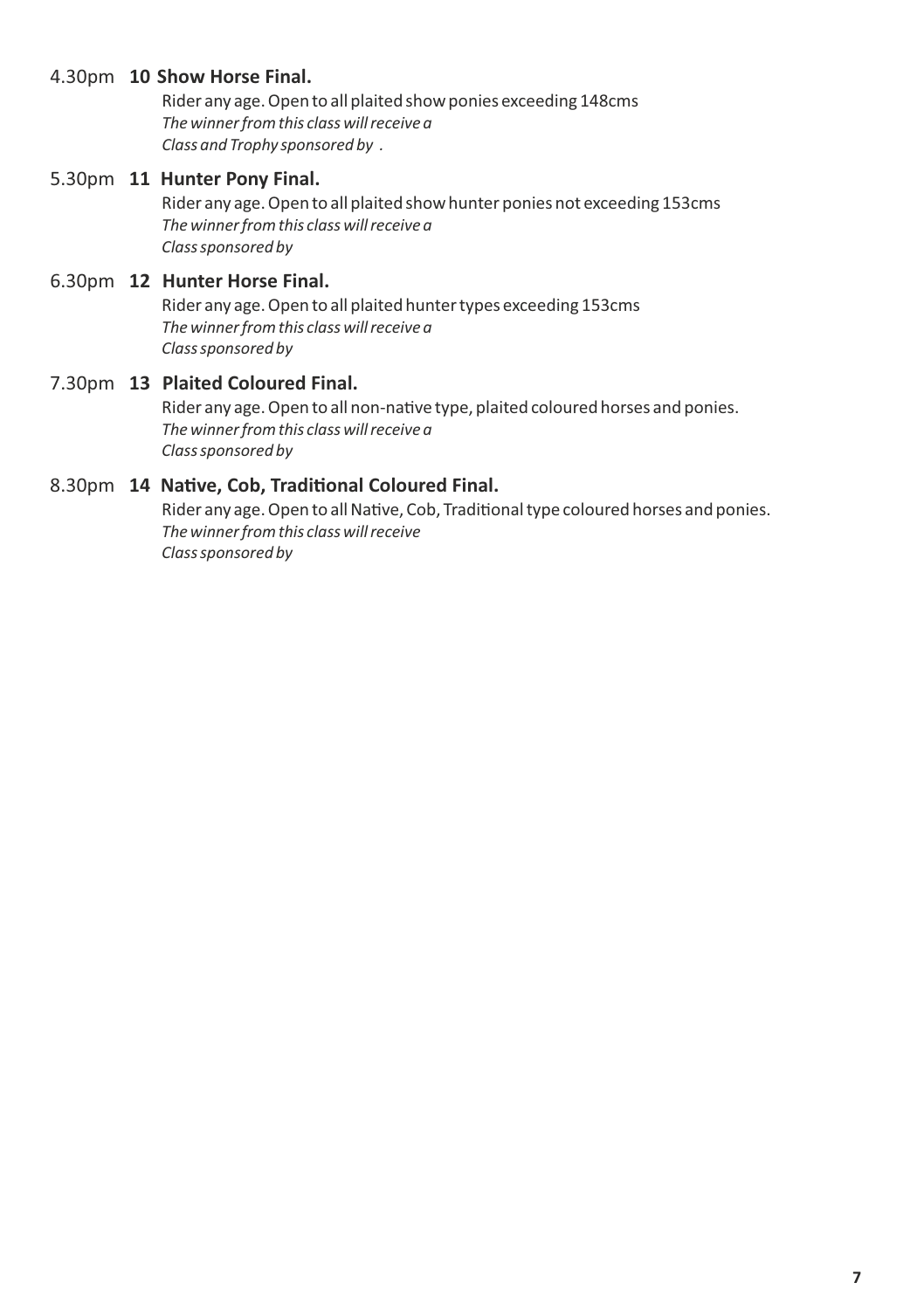# SUNDAY CLASSES

# **ALL TIMES ARE "NOT BEFORE" TIMES.**

### 7.30am **15 Best Turned Out Final.**

Open to any age rider, horse and pony. *The winner from this class will receive a Class sponsored by* 

8.30am **16 First Ridden Equitation Final.** Rider not to have attained their 12th birthday before 1st January of the current year; pony any height. *The winner from this class will receive a Class sponsored by* 

### 9.30am **17 Junior Equitation Final.**

Rider not to have attained their 18th birthday before 1st January of the current year; pony any height. *The winner from this class will receive a* 

*Class sponsored by* 

### 10.30am 18 Senior Equitation Final.

Rider to have attained their 18th birthday before 1st January of the current year; pony any height.

*The winner from this class will receive a Class sponsored by* 

### 11.30am **19 Riding Club Pony Final.**

Rider any age; pony not to exceed 148cms. *The winner from this class will receive a Class sponsored by* 

### 12.30pm **20 Riding Club Horse Final.**

Rider any age; horse to exceed 148cms. *The winner from this class will receive a Class sponsored by* 

### 1.30pm **21 Young Handler Final.**

Handler not to have attained their 10th birthday in the current year; horse or pony any height. *The winner from this class will receive a Class sponsored by* 

### 2.15pm **22 Junior Handler Final.**

10-18 years - handlers not to have attained their 10-18th birthday before 1st January in the current year; horse or pony any height. *The winner from this class will receive a Class sponsored by* 

### 3.00pm **23 Youngstock Final.**

Open to any type exhibit; yearlings, 2 or 3 year olds. *The winner from this class will receive a Class sponsored by*